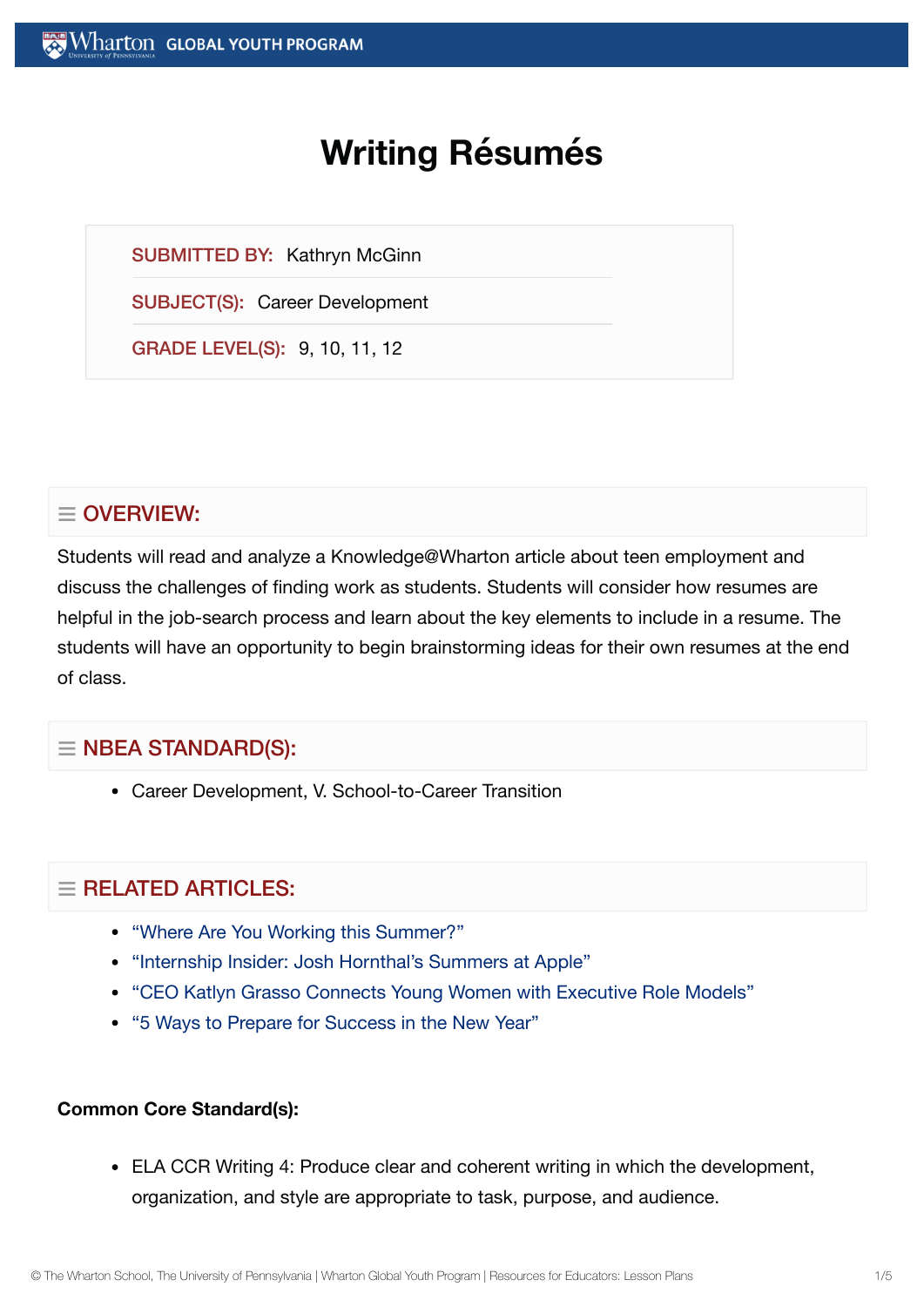# $\mathbb{R}^n$  Wharton Global Youth Program

- ELA CCR Writing 5: Develop and strengthen writing as needed by planning, revising, editing, rewriting, or trying a new approach.
- ELA CCR Reading 1: Read closely to determine what the text says explicitly and to make logical inferences from it; cite specific textual evidence when writing or speaking to support conclusions drawn from the text.
- ELA CCR Reading 7: Integrate and evaluate content presented in diverse formats and media, including visually and quantitatively, as well as in words.
- ELA CCR Speaking and Listening 1: Prepare for and participate effectively in a range of conversations and collaborations with diverse partners, building on others' ideas and expressing their own clearly and persuasively.
- ELA CCR Speaking and Listening 2: Integrate and evaluate information presented in diverse media and formats, including visually, quantitatively, and orally.
- ELA CCR Speaking and Listening 4: Present information, findings, and supporting evidence such that listeners can follow the line of reasoning and the organization, development, and style are appropriate to task, purpose, and audience.

# **Objectives/Purposes:**

- Students will read and analyze an article.
- Students will understand the purpose and elements of a resume.
- Students will begin to brainstorm ideas for their own resumes.

# **Knowledge@Wharton Article:**

"Why Teens Aren't Finding Jobs, and [Why Employers are](http://knowledge.wharton.upenn.edu/article.cfm?articleid=1681) Paying the Price"

# **Wharton Global Youth Program Resource:**

Biz Ed Blog: "The Broader Impact of Teen [Joblessness"](http://kwhs.wharton.upenn.edu/kwhs_teacher_blog/the-broader-impact-of-teen-joblessness/)

# **Other Resources/Materials:**

- "Why Teens Aren't Find Jobs" graphic organizer (Writing [Resumes Handout](https://globalyouth.wharton.upenn.edu/wp-content/uploads/2011/07/Career-Development-1_School.handoutA.pdf) A)
- "Parts of a Resume" handout (Writing [Resumes Handout](https://globalyouth.wharton.upenn.edu/wp-content/uploads/2011/07/Career-Development-1_School.handoutB.pdf) B)
- Resume brainstorm handout (Writing [Resumes Handout](https://globalyouth.wharton.upenn.edu/wp-content/uploads/2011/07/Career-Development-1_School.handoutC.pdf) C)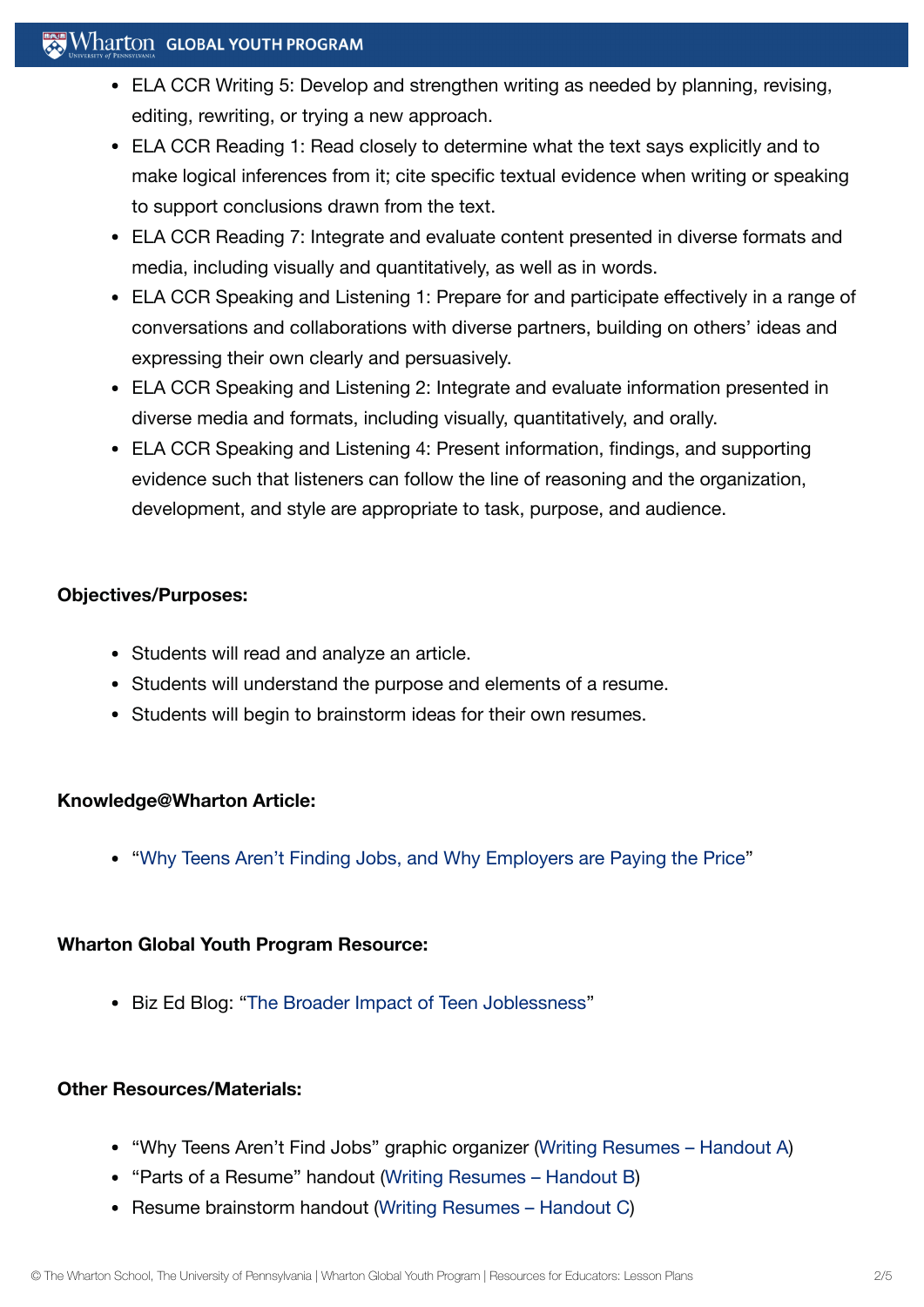#### **Activities:**

- 1. Hand out "Why Teens Aren't Finding Jobs, and Why Employers are Paying the Price," along with graphic organizer for note taking. Read the first section aloud (through "Leveraging Early Work Experience"): can ask for student volunteers to read different paragraphs, or teacher can read. Based on the introduction, what is this article about? Students should take notes in the "Main Idea" section of their graphic organizers. Responses should reflect the following main points:
	- Teen unemployment is at a historic high.
	- Teens often want to work but can't find jobs.
	- Teens are being replaced by older workers/immigrants in the work force.
	- Certain teens are hurt most by the unemployment rate, specifically minority youth and boys.

# *(5 mins)*

- 2. Break students into four groups. Each group should read their assigned question and answer the relevant question in the appropriate space in their graphic organizer:
	- Group 1: Leveraging Early Work Experience: Why does it matter if teens can't find jobs?
		- Teens gain important work experience that will help them and their employers.
		- Employers look for past work experience when hiring.
		- Employment allows teens to "try out" different careers.
	- Group 2: Adequate Rather Than Excellent: What are the effects of teen unemployment?
		- When teens finally do get jobs, they are not prepared.
		- High school graduates lack skills they need to compete in global workplace.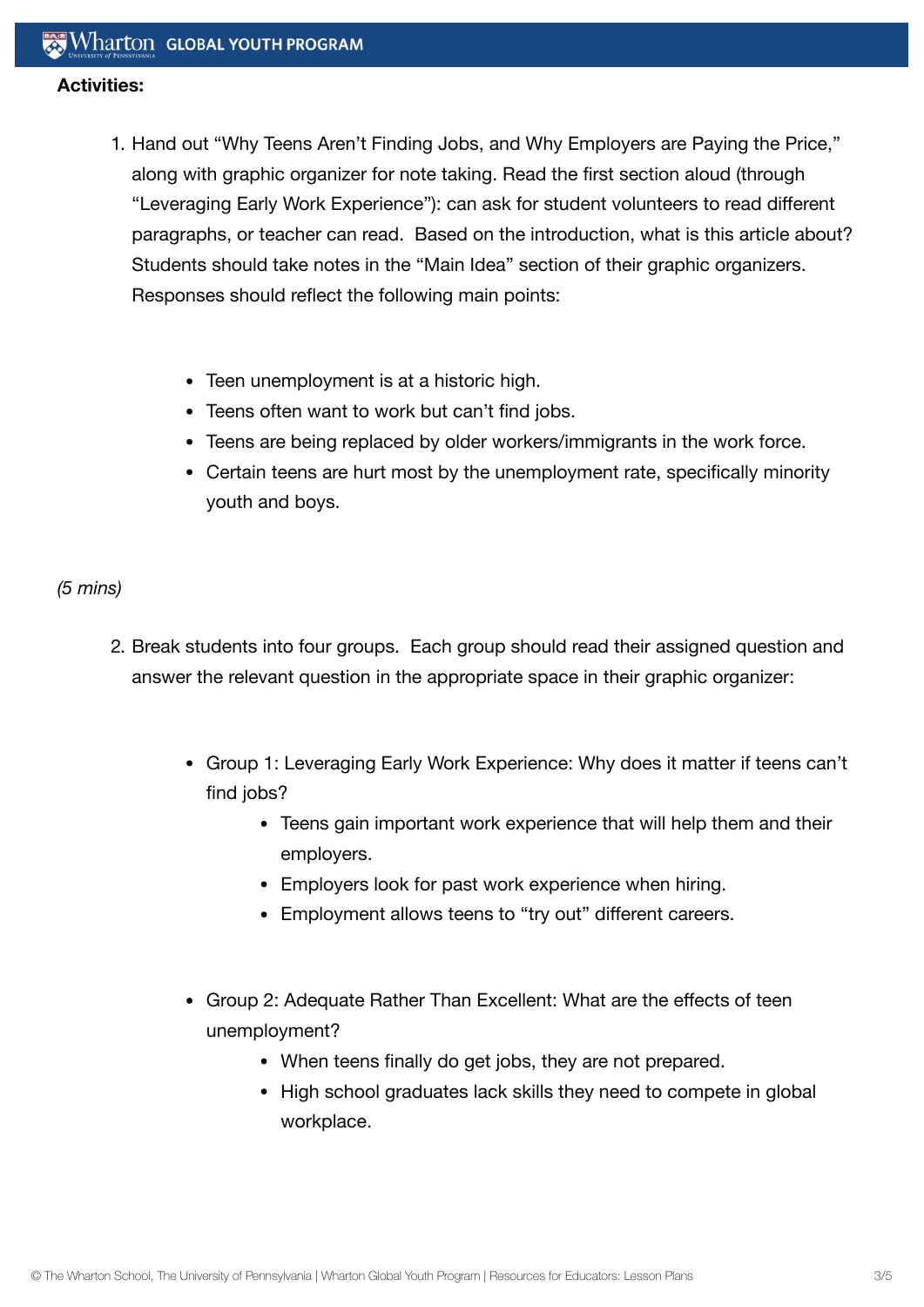# Wharton GLOBAL YOUTH PROGRAM

- Group 3: Strategic Solutions: What can be done to address teen unemployment?
	- Corporations and universities can work together to provide teens with meaningful work experiences.
	- City government can encourage businesses to hire teens.
- Group 4: "Not the Jobs of Five Years Ago": How can schools and corporations work together to prepare students for employment?
	- Corporations believe schools have a responsibility to prepare students for work.
	- Corporations should communicate their needs to local school systems and work directly with schools.

Each group should share their findings with the class, and students should all complete their organizers. Make sure student responses address key points listed above.

*(10 mins)*

3. Explain that while finding work may be challenging for teens, there are some steps they can take to have a better chance of getting hired when they apply for jobs. This unit will address writing resumes and cover letters and preparing for interviews. Ask students: What is a resume? Why are resumes important? Make sure that students understand that one's resume provides a concise overview of his/her education, experiences, and skills. Employers expect job applicants to submit resumes with job applications.

# *(5 mins)*

4. Hand out "Parts of a Resume" and go over each section with students. Allow students to ask questions and address any concerns they may have.

# *(10 mins)*

5. Give students the remainder of the class to brainstorm lists for each section of their resume. Have each student put their notes in a manila folder with their name on it; they will continue working with these notes in the next lesson.